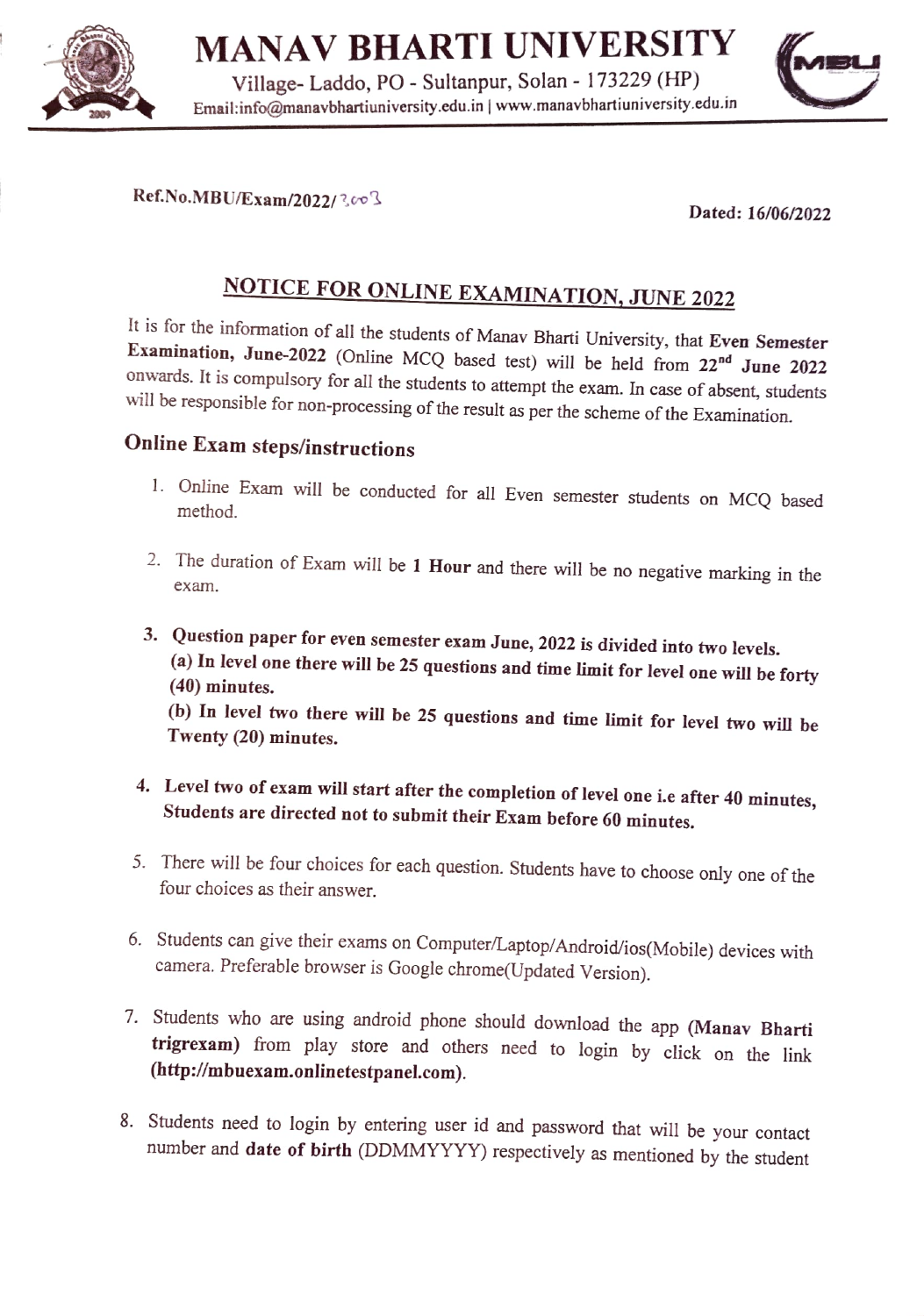on the examination form. for e.g. date of birth of any student is  $21<sup>st</sup>$  december 1993, so his/her password will be (21121993).

9. Read instruction carefully before the exam, tick ONE correct option from A,B,C,D, and click on NEXT and after the completion of Exam click on SUBMIT AND FINISH.

### 10. All of your activity will be recorded during exam time through camera.

- T1. Any student who will try to search answers from internet or using any cheating method during Exams will be directly caught and blocked by the server/Administrator and he/she will not be able to appear again.
- 12. If any student will switch the browser during exam his/her browser switching details will be recorded by the administrator and the exam of that student will not be considered.
- 13. Students who will appear via mobile devices in exams, they have to change their display setting before login i.e. Setting>Auto Screen Off Time>More than Five Minutes Or Display time>more than five minutes. Students who do not change their Screen time, their Exam will be locked and they will not be able to appear again, So all students are hereby required to change it before starting of the Exam.
- 14. While giving Exams, Students are directed not to do any other operation(attending call etc.) on thier phones, If they do so, then Student's id will be blocked by the server/administrator and he/she will not be able to
- 15. Students are directed to submit their **Exam after 60 minutes** after login. Exam will automatically get submitted if the duration of the Exam is over.
- 16. In case of any problem in the questions in online exams, Students must submit written application to their concerned teacher/HOD after the Exam(Same day).
- 17. Students can contact to their concerned department (as mentioned below) regarding their queries related to online examination between 10:00 am to 4:00 pm.

Department contact details:

| S/N | <b>Department</b>                     | <b>Contact Number</b> |
|-----|---------------------------------------|-----------------------|
|     | Pharmacy                              | 8278758257            |
|     | Management                            | 8219909435            |
|     | Humanities Education and   7018082149 |                       |
|     | Sciences                              |                       |